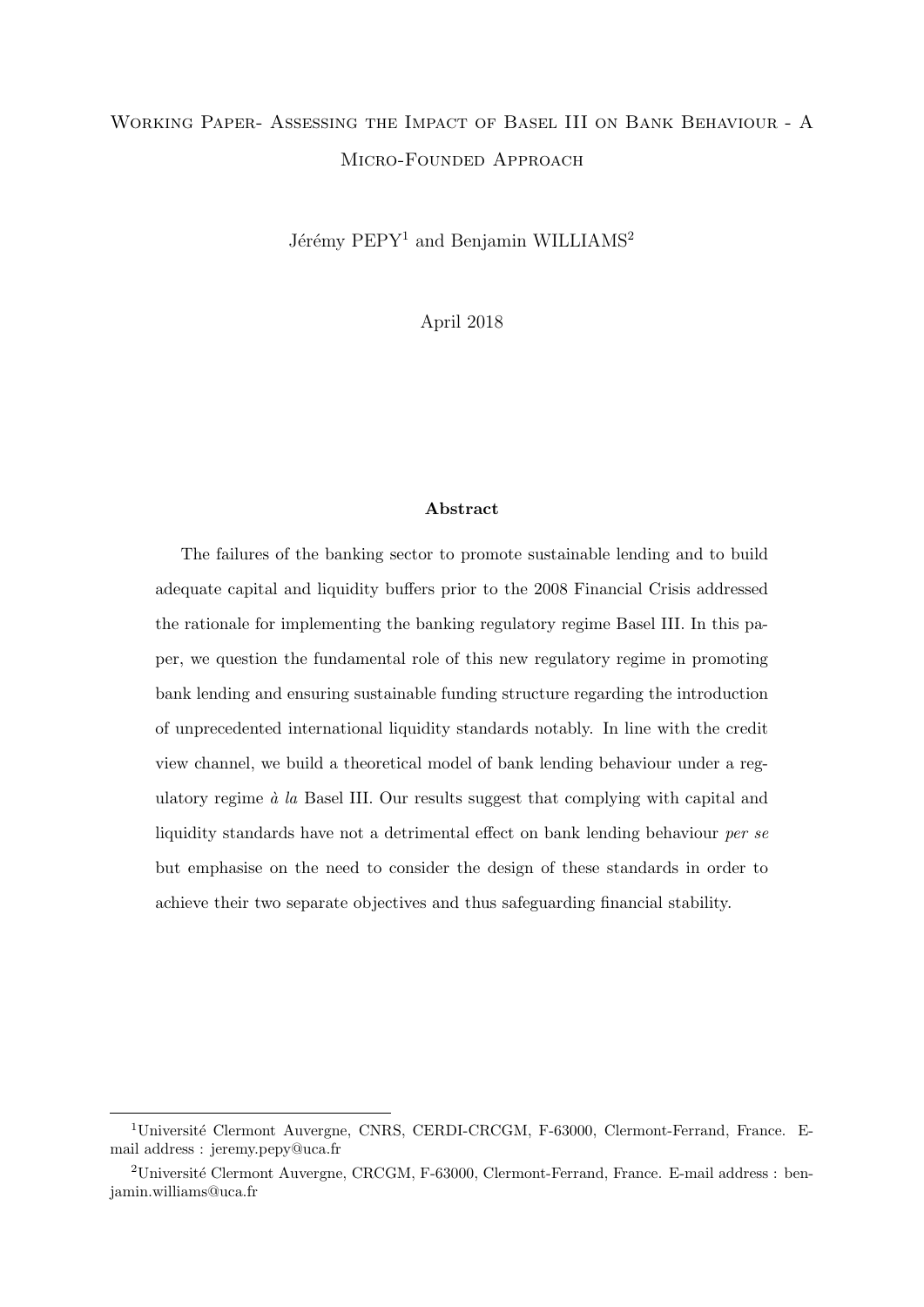# Contents

|                | 1 Introduction                                                    |            |                                                                            |    |  |  |  |
|----------------|-------------------------------------------------------------------|------------|----------------------------------------------------------------------------|----|--|--|--|
| $\overline{2}$ | The Model                                                         |            |                                                                            |    |  |  |  |
|                | 2.1                                                               |            |                                                                            |    |  |  |  |
|                | 2.2                                                               |            |                                                                            |    |  |  |  |
|                |                                                                   | 2.2.1      | The Capital Requirement Ratio (CRR) $\ldots \ldots \ldots \ldots \ldots$ 7 |    |  |  |  |
|                |                                                                   | 2.2.2      |                                                                            |    |  |  |  |
|                | 2.3<br>Bank Behaviour under a Regulatory Regime à la Basel III 11 |            |                                                                            |    |  |  |  |
|                |                                                                   | 2.3.1      |                                                                            |    |  |  |  |
|                |                                                                   | 2.3.2      | The Bank Profit Maximisation Problem                                       | 13 |  |  |  |
| 3              |                                                                   | Conclusion |                                                                            | 16 |  |  |  |
|                | Appendices<br>19                                                  |            |                                                                            |    |  |  |  |
| ${\bf A}$      |                                                                   |            |                                                                            |    |  |  |  |
|                | <b>Bank Behaviour Under Basel II</b>                              |            |                                                                            |    |  |  |  |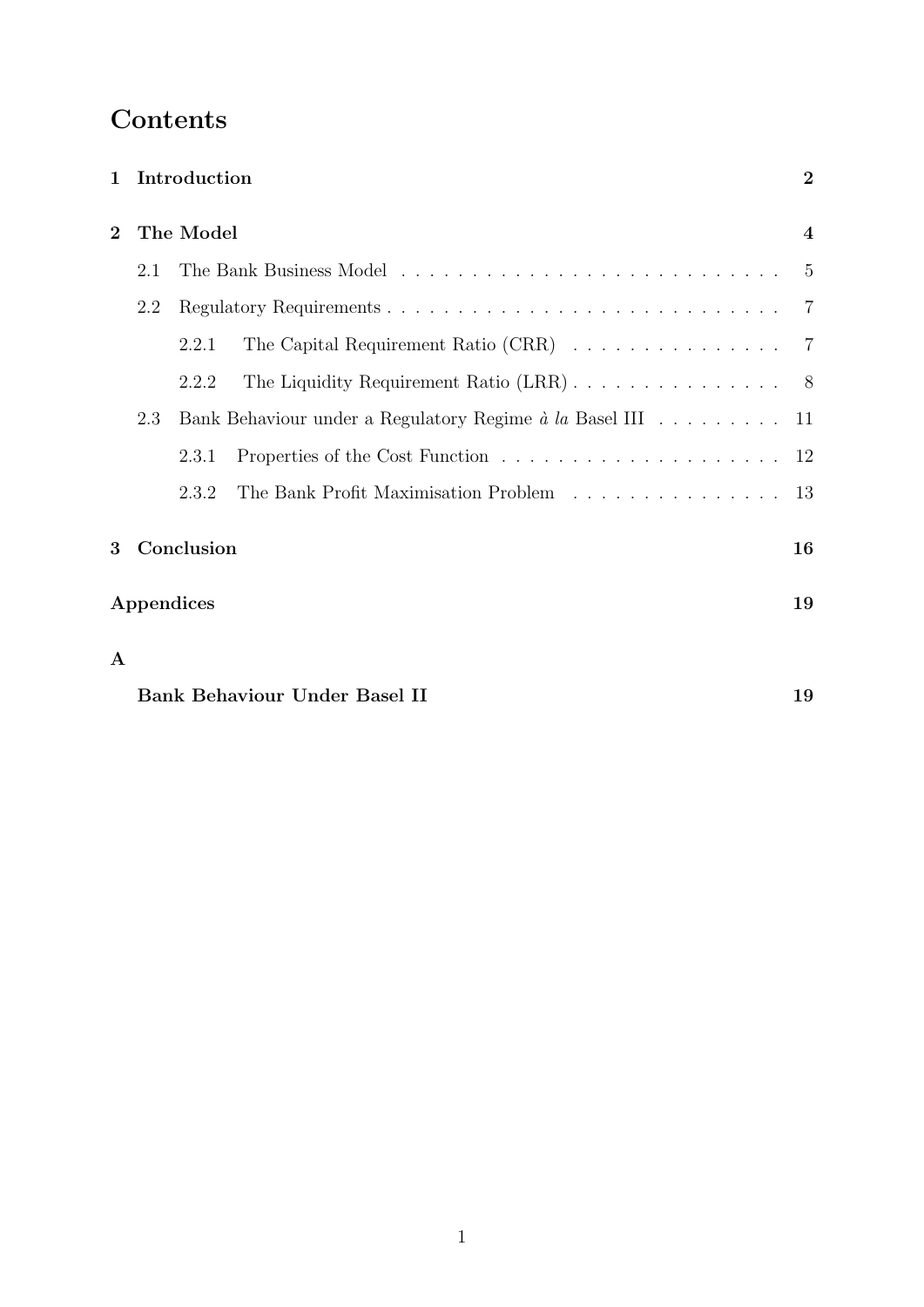## 1 Introduction

In response to the excessive build-up of risk leverage and the insufficient holdings of liquidity buffer of the banking sector prior to the Global Financial Crisis, the Basel Committee on Banking Supervision (BCBS) had designed a package of reforms under the amendment Basel III. Based on the three-pillar approach of Basel II<sup>3</sup>, Basel III includes tighter rules on capital and liquidity as "the Basel III reforms are central to promoting financial stability" Walter (2011). Among this set of rules, the Basel Committee strengthens the quantity and quality of the capital base, complements risk-sensitive measures implemented under Basel I and Basel II with a leverage ratio (LR) and introduces two liquidity standards, namely the Liquidity Coverage Ratio (LCR) and the Net Stable Funding Ratio (NSFR). While the effectiveness of Basel III in achieving its primary goal of financial stability remains a debate of on-going research, we question the fundamental role of this new regulatory regime in promoting bank lending and strengthening the liability structure of the bank. The objective of this paper is twofold: First, we examine the effects of implementing capital and liquidity rules on bank lending in order to raise the key implications of a regulatory environment both capital and liquidity driven such a Basel III on bank lending. Second, we analyse the impact of this new regulatory environment on the composition of the bank liability structure as one objective of Basel III is to insure a sustainable funding structure of the banking sector. Analysing the impact of International Regulatory Standards on bank lending is not new. A large stream of literature supporting the effectiveness of the 1988 Basel Capital Accord shows that banks adopted different strategies to comply with the so-called "Cooke ratio"<sup>4</sup> . The tightening of capital requirements as implemented under Basel III<sup>5</sup> suggests similar strategies. Co-

<sup>&</sup>lt;sup>3</sup>Basel II, fully effective in 2008, adopted a three-pillar approach to promote financial stability. These three pillars were "Capital Requirements", "Supervisory Review" and "Market Discipline".

<sup>4</sup>The Cooke-ratio, named after one of the past Chairs of the Basel Committee Peter Cooke, defines the first international capital-adequacy standard. Banks were required to hold a minimum capital-torisk-weighted-asset ratio of 8%. For a complete review on bank strategies, see Jackson et al. (1999) and on Banking Supervision (2016)

<sup>&</sup>lt;sup>5</sup>Note that we do not mention the literature on the effects of the Basel II regulatory regime on bank lending as the main body of research on this topic focuses on the procyclical character of this regulation. Analysing such aspect of banking regulation is beyond the scope of this paper.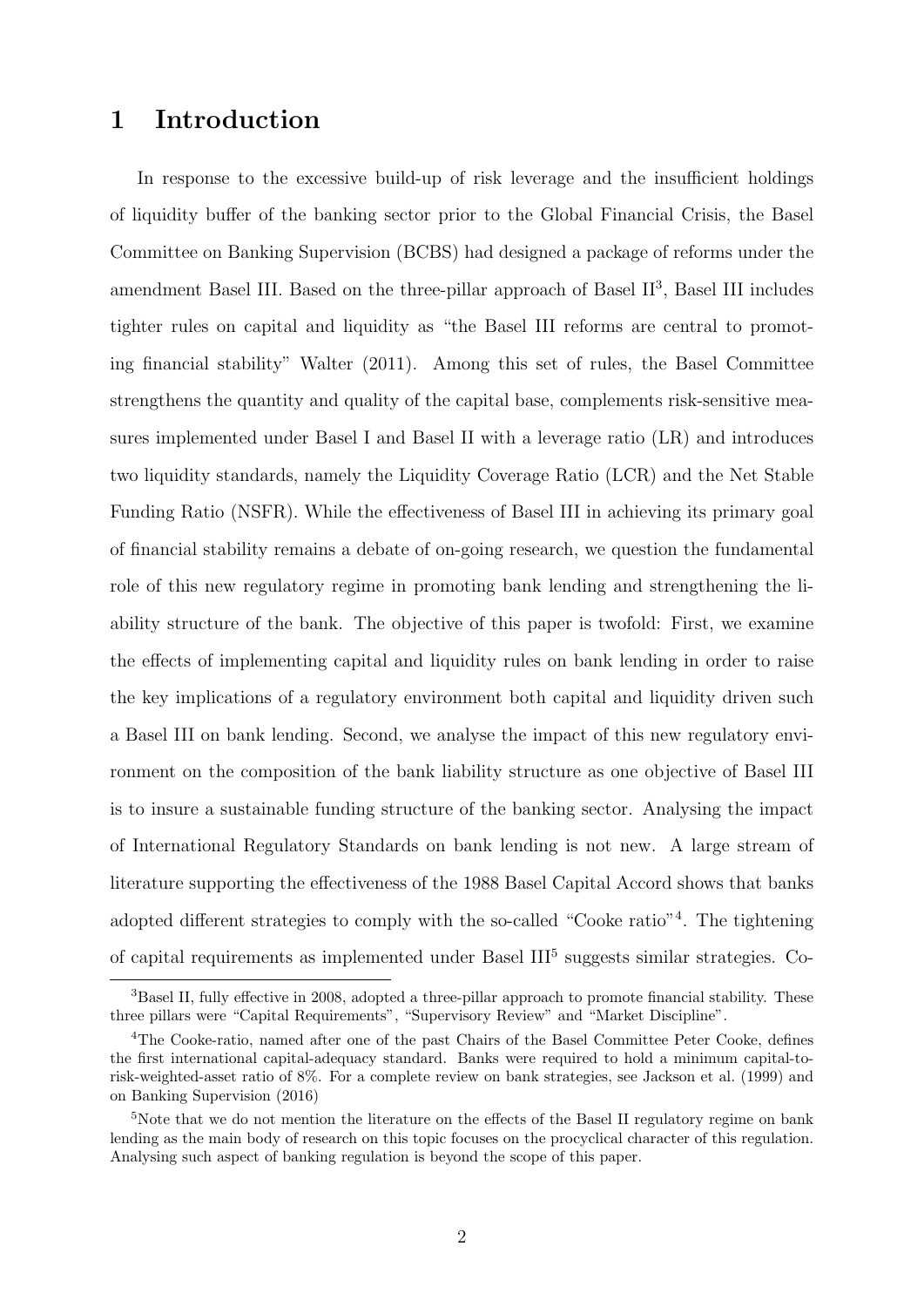hen & Scatigna (2016) show that banks from advanced economies comply with the Basel III capital requirements through the accumulation of retained earnings and to a lesser extent, shifting to assets with lower risk weights. Cosimano & Hakura  $(2011)$  examine the impact of the Basel III capital standards on lending rates and growth. They find that a tightening of capital requirements gives incentives to banks to increase lending rates causing a slowdown in credit supply. However, this stream of literature remains focused on the effects of capital requirements on bank lending behaviour but as documented in on Banking Supervision (2016): "Liquidity requirements can affect banks through several channels". For example, King (2013) disentangles the different banks' strategies to meet NSFR. Among these strategies, the bank is able to shrink the size of the portfolio of loans (downsizing) or substitute them for more liquid assets (portfolio-shift) modifying thus the composition of their assets and affecting bank lending. Gobat et al. (2014) examine the impact and issues raised by the implementation of such a ratio for a large panel of banking systems and also highlight the potential adverse effect of NSFR on bank lending especially for large Domestic Systemically Important Banks D-SIBS. Studies analysing the impact of liquidity standards at national level give support for similar bank balance-sheet adjustments. For example, Covas & Driscoll (2014) and Bonner (2016) suggest that banks may reduce loans and substitute high quality liquid assets (HQLA), typically government bonds with non-HQLA such as loans. Note that banks already performed this type of adjustment under Basel I when no liquidity standards were set-up suggesting that capital and liquidity requirements may produce similar bank balance-sheet adjustments and have thus common implications for bank lending behaviour.

To our knowledge, the literature examining the effects of liquidity standards on bank lending and its potential interactions with capital standards remains relatively sparse due to the fact that liquidity standards set at international level has been mainly motivated since the implementation of Basel III<sup>6</sup>. We contribute to this emerging literature by developing a theoretical model of bank behaviour subject to capital and liquidity regulatory

<sup>&</sup>lt;sup>6</sup>Note that the Basel Committee published "Sound Practices for Managing Liquidity in Banking Organisations" in 2000. However the unprecedented liquidity crisis experienced by the banking sector in 2008 urged for a better liquidity regulation.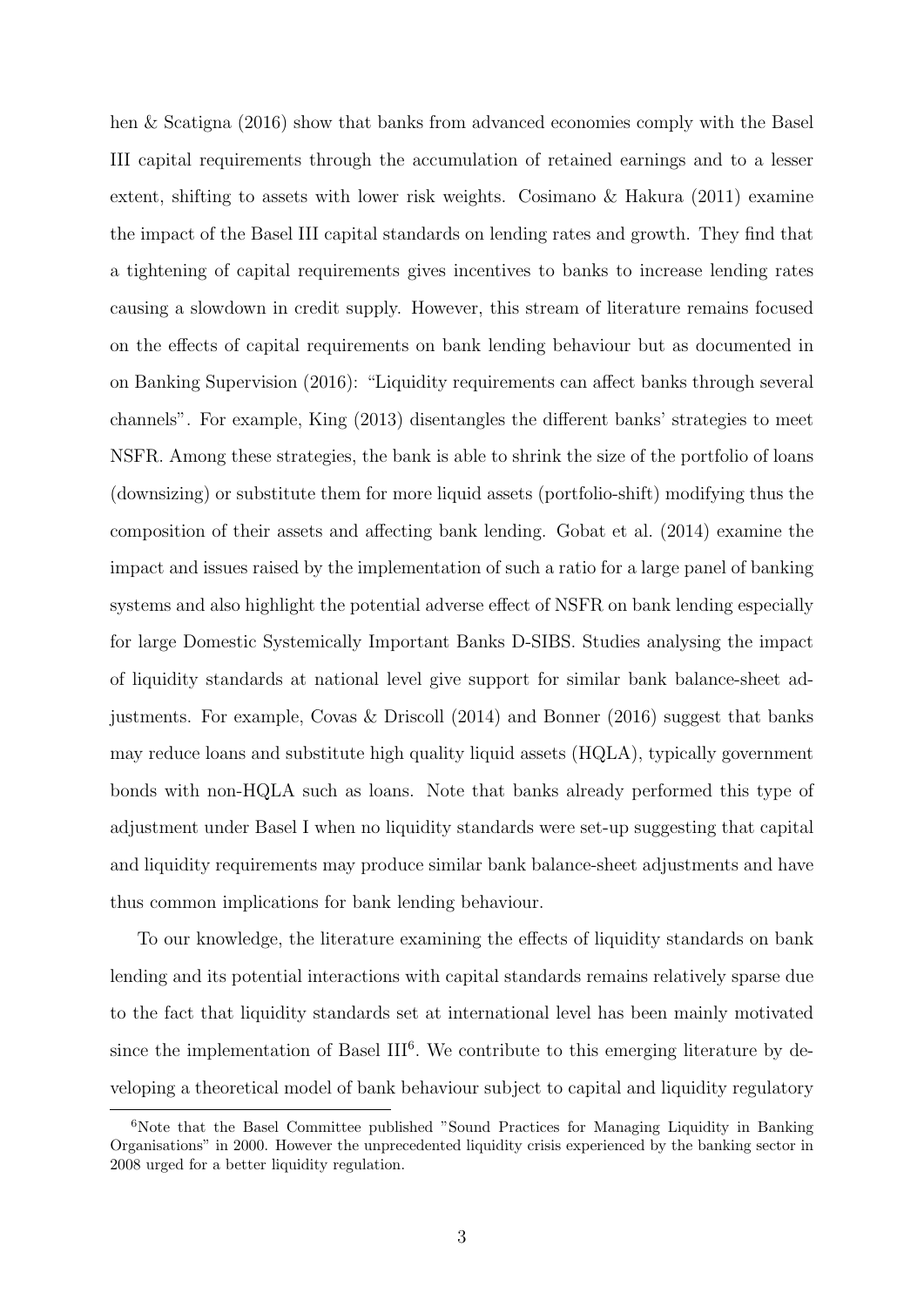constraints. Our objective is to examine the key implications of a regulatory framework  $\dot{a}$ la Basel III, i.e. a regulatory framework both capital and liquidity driven on bank lending and bank liability composition. Our model is based on Takatoshi & SASAKI (1998). These authors investigate the impact of the adoption of the first Basel Capital Accord on Japanese banks' behaviour for the period 1990-1993. In particular, as stock market prices variations play a significant role in determining the risk-based capital ratio, they find that banks tended to issue more subordinated debts and to reduce lending following the decrease in the Nikkei index in order to comply with the Basel Capital ratio. However, as international liquidity requirements are only effective since the implementation of Basel III, the model does not provide banks' lending implications when implementing an additional regulatory tool such as liquidity requirements. Nevertheless, the role of this last should not be undermined as studies show that liquidity requirements modify the composition of banks' balance-sheet and thus have effects on bank behaviour. As a result, further investigation on the impact of a banking regulation both capital and liquidity driven on bank behaviour is needed.

The remainder of this paper is organised as follows: Section 2 describes the model and Section 3 concludes.

## 2 The Model

We develop a theoretical model of banks' behaviour drawn upon Takatoshi & SASAKI (1998). Their model is suitable to depict and understand banks' behaviour under Basel I and Basel II as the microprudential structure of these two regulatory regimes is capital driven. However, the introduction of liquidity requirements under Basel III questions the implications of a microprudential regulatory structure both capital and liquidity driven on bank behaviour that the model developed by Takatoshi & SASAKI (1998) does not account for. Our contribution is adding liquidity requirements in the model in order to assess the effects of such a new regulatory structure on banks' behaviour.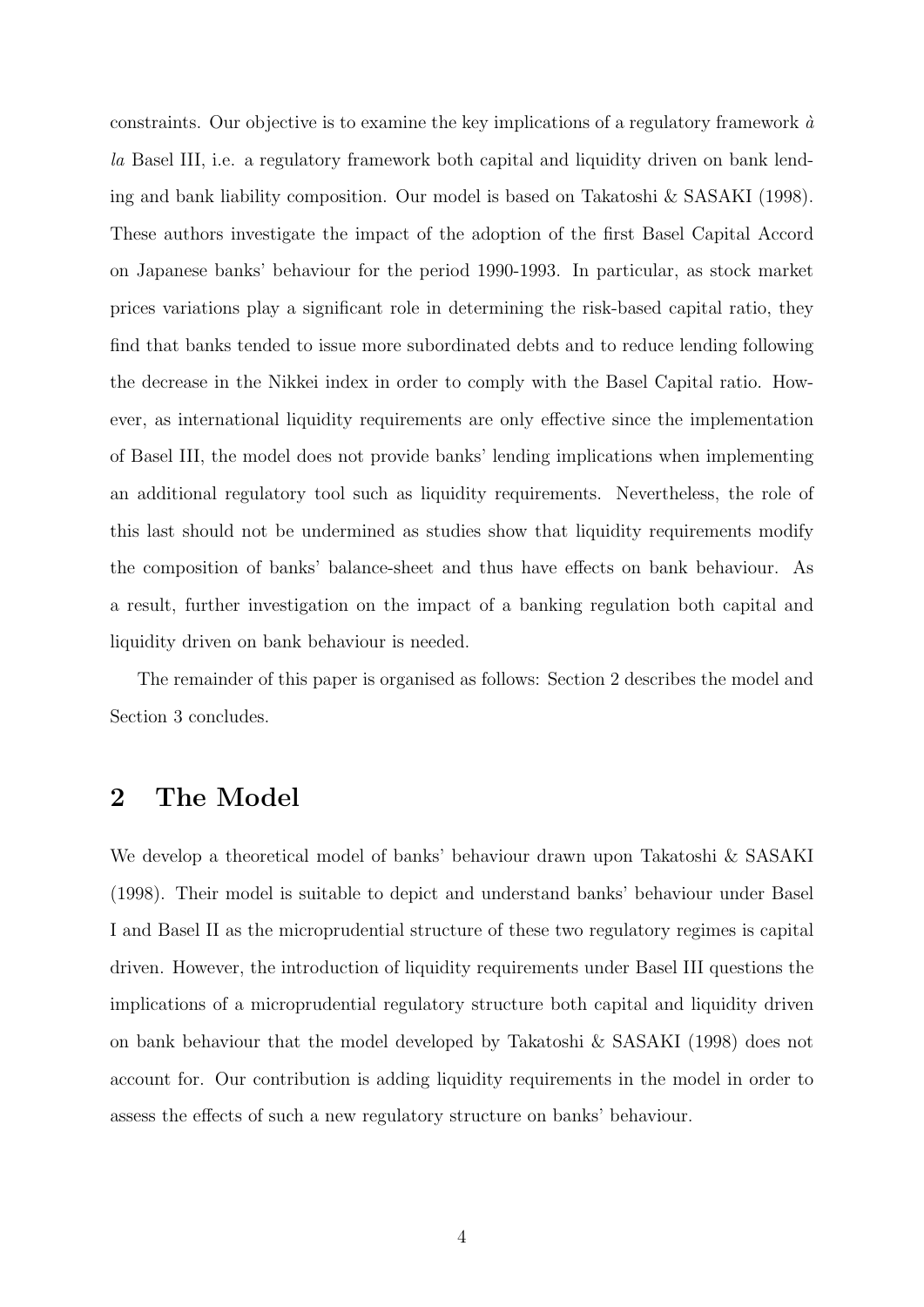#### 2.1 The Bank Business Model

We assume the bank provides credits to households and firms whether retail, commercial, wholesale or universal banks. Investment banks are not considered as they do not distribute credits and are involved in financial activities such as trading and mergers and acquisitions (M&As). We depict these credits as mortgage, credit cards or commercial loans which are defined through a unique loan portfolio held by the bank. The credit risk related to these loans plays a central role in the model as we focus on the credit activity of the bank. For the sake of simplicity, we consider the bank is government-bond buyer on capital market. Thus, the market risk is nil because government bonds are risk-free assets in the model.

We propose this simple bank investment decision problem for two reasons. First, as one of our objective is to study the impact of capital and liquidity rules on the asset composition of the bank, we reduce the bank investment decision problem to two dual assets, one risky asset (loans) for which the bank has to provide sufficient capital and liquidity coverage and one risk-free asset (government bonds) requiring neither capital nor liquidity coverage. Second, defining a risky market portfolio induces introducing additional hypotheses in the model while our research question remains the same. We choose to keep the simplified version following somewhat Ockham's razor spirit even if a more general specification including market risky securities could be developed.

We assume Capital  $K$ , Subordinated Debts  $R$  and Customer Deposits  $D$  funds Loans L and Government Bonds B, where K represents the shareholder's equity issued by the bank. The maturity of capital is infinite and thus greater than the subordinated debt maturity which consists of long to medium term bonds issued by the bank. Finally customer deposits is a resource comprising both non-maturity deposit and term deposit. In sum, the activity of the bank consists of buying a portfolio of loans  $L$  and government bonds  $B$ , selling capital  $K$ , subordinated debt  $R$  and customer deposits  $D$ .<sup>7</sup>

 $\sigma$ Following Freixas & Rochet (2008), we define the bank as a financial intermediary buying and selling financial claims. In particular, we consider the bank funds its lending and market activity through the selling of financial liabilities.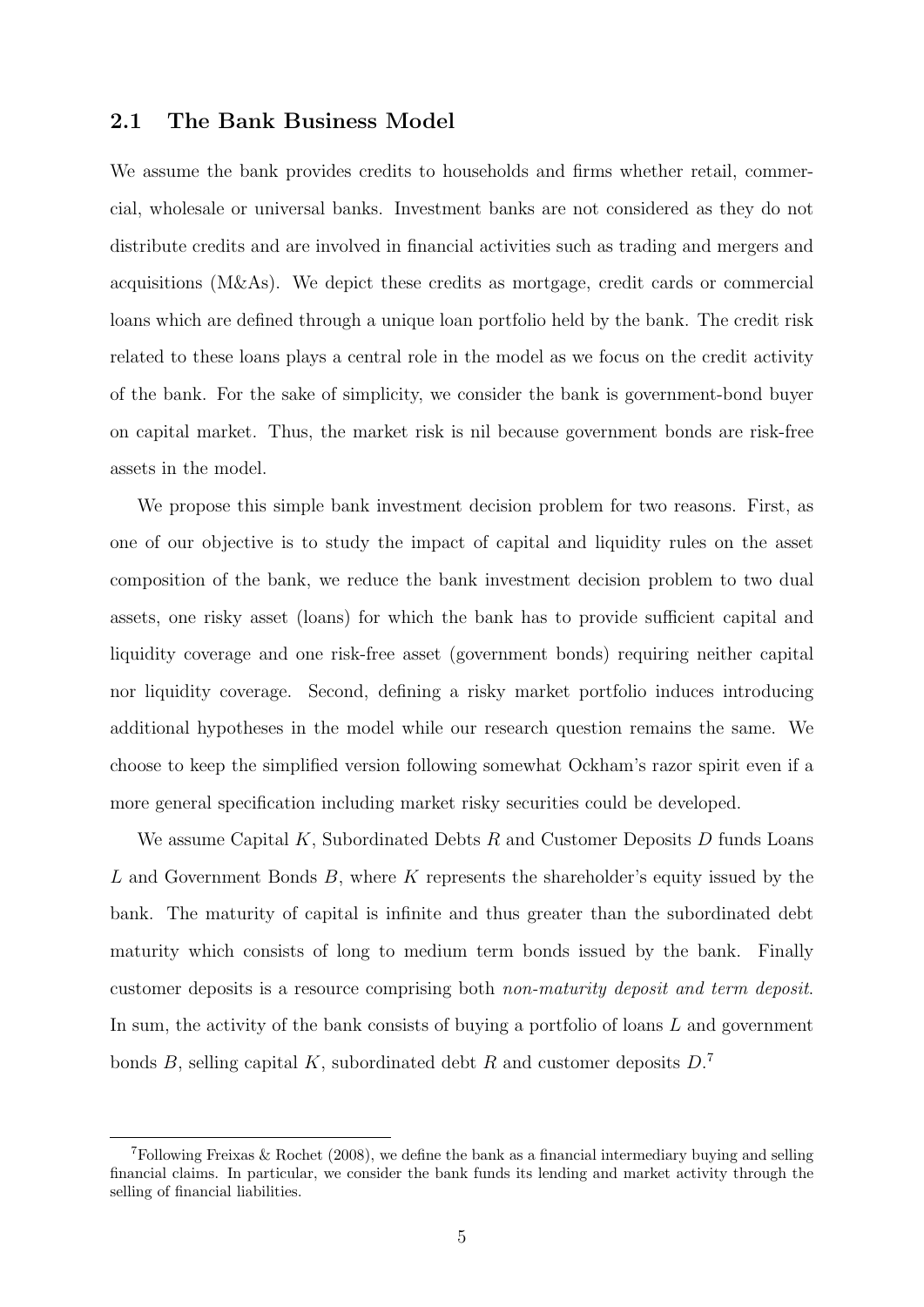| Assets |                  |                    | Liabilities |
|--------|------------------|--------------------|-------------|
| L      | Loans            | Capital            | K           |
|        |                  | Subordinated Debts | R           |
| В      | Government Bonds | Customer Deposits  |             |

We depict the balance-sheet of the bank as follows:

We consider the loan activity of the bank as the main source of illiquidity in the model. The portfolio of government bonds defines the total amount of liquid assets the bank can buy. Finally, capital, subordinated debts and customer deposits define the sources of available funding the bank disposes for covering the funding risk induced by the credit activity. The loan decision process of the bank is characterised by the parameter  $0 < \theta \leq 1$  which is the risk default on loan and the return  $r_L$  at which the bank charges the loan. Thus, the product  $\theta L$  defines the credit risk the bank is willing to bear on the loan activity. Assuming a competitive loan market environment, the bank has to decrease the loan interest rate in order to raise the volume of loans bought by one unit setting  $r'_{L}(L) < 0$ . For the sake of simplicity, we suppose the competitive pressure on loan market is constant:  $r''_L(L) = 0$ .

The introduction of the parameter  $\theta$  allows us to better account for the aggregate risk related to the bank lending activity. An exogenous shock may indeed increase the overall credit risk as it has been the case in 2008. This risk parameter is necessary to measure the credit risk assessed in the requirement ratios. The market activity of the bank consists of buying a risk-free portfolio of bonds, typically high-graded government bonds excluded from the regulatory risk-asset base given a risk-free rate  $r_B$ . Thus, the portfolio of loans defines the total asset risk-exposure of the bank since the market-risk is nil in the model. We suppose the bank takes as given the rate  $r_K$  at which it issues capital because investors benefit from perfect information on capital market and thus, are perfectly able to assess the cost of equity  $r_K$  of the bank. As a result, the rate  $r_K$  is investor-driven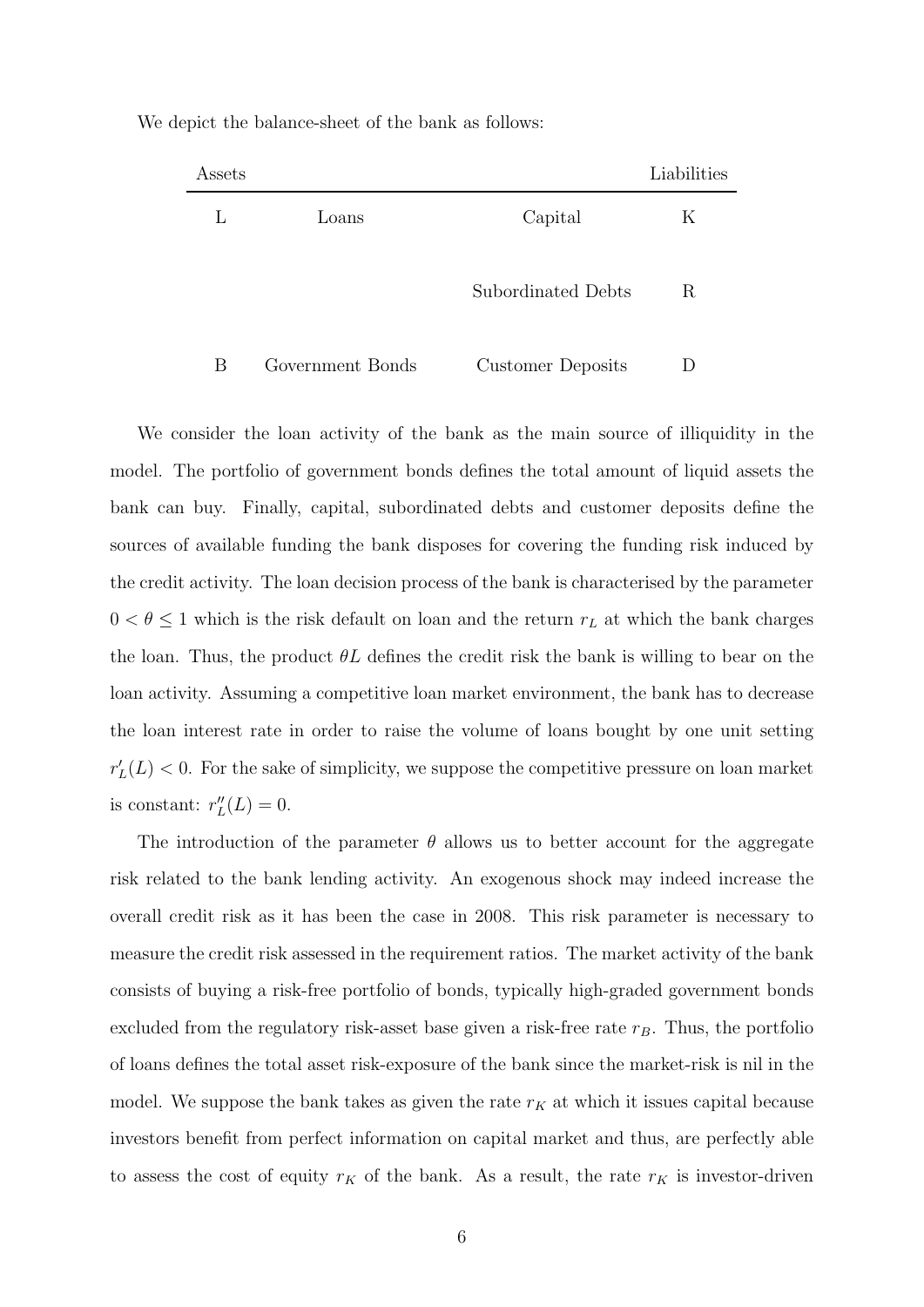not bank-driven. On the other hand, the bank can increase its capital base by raising R. We assume the bank sells more subordinated debts as it raises its attractiveness via  $r_R$ implying  $r'_R(R) > 0$ . We assume  $r'$ . is a linear function of R setting  $r''_R(R) = 0$ .

#### 2.2 Regulatory Requirements

The Basel III measures aim at providing a "global regulatory framework for more resilient banks and banking systems" Committee et al. (2010). Reforming the Basel II Accords was about "strengthening the global capital framework" and "introducing a global liquidity standard" (ibid.). The introduction of liquidity requirements is the most significant change in the regulatory framework and is a direct consequence of the liquidity crisis faced by the banking industry in 2008 when the subprime mortgage crisis triggered. The theoretical approach we use underlines the impact of these new liquidity requirements both on bank lending and bank liability composition. In view of this, we propose to provide a translation of the Basel III regulatory ratios.

#### 2.2.1 The Capital Requirement Ratio (CRR)

Due to the insufficient build-up of capital coverage during the financial crisis, the Basel Committee proposed to tighten the definition of capital under Basel III. The bank regulatory capital base has been classified into two categories denominated "Tier". We define K as Tier 1, the best-quality capital which includes Common Equity Tier 1 Capital (CET1) and Additional Tier 1 Capital (AT1). The liability R is defined as Tier 2 with a lower Risk Absorbing Capacity (RAC).<sup>8</sup> The regulatory capital of the bank is thus equal to  $(K+R)$ . The Basel III Total Capital Ratio (TCR) is the sum of Tier 1 and Tier 2 (Capital plus Subordinated Debts) and complemented regarding the bank asset risk-exposure:

$$
TCR = \frac{Regularatory capital}{Risk-weighted assets}
$$

Risk-weighted assets (RWAs) are the sum of the risks incurred by the bank. They consist in credit risk, market risk, and operational risk. Since both market and operational

<sup>8</sup>Note that Tier 3 aiming at covering the market risk under Basel II has been removed in Basel III.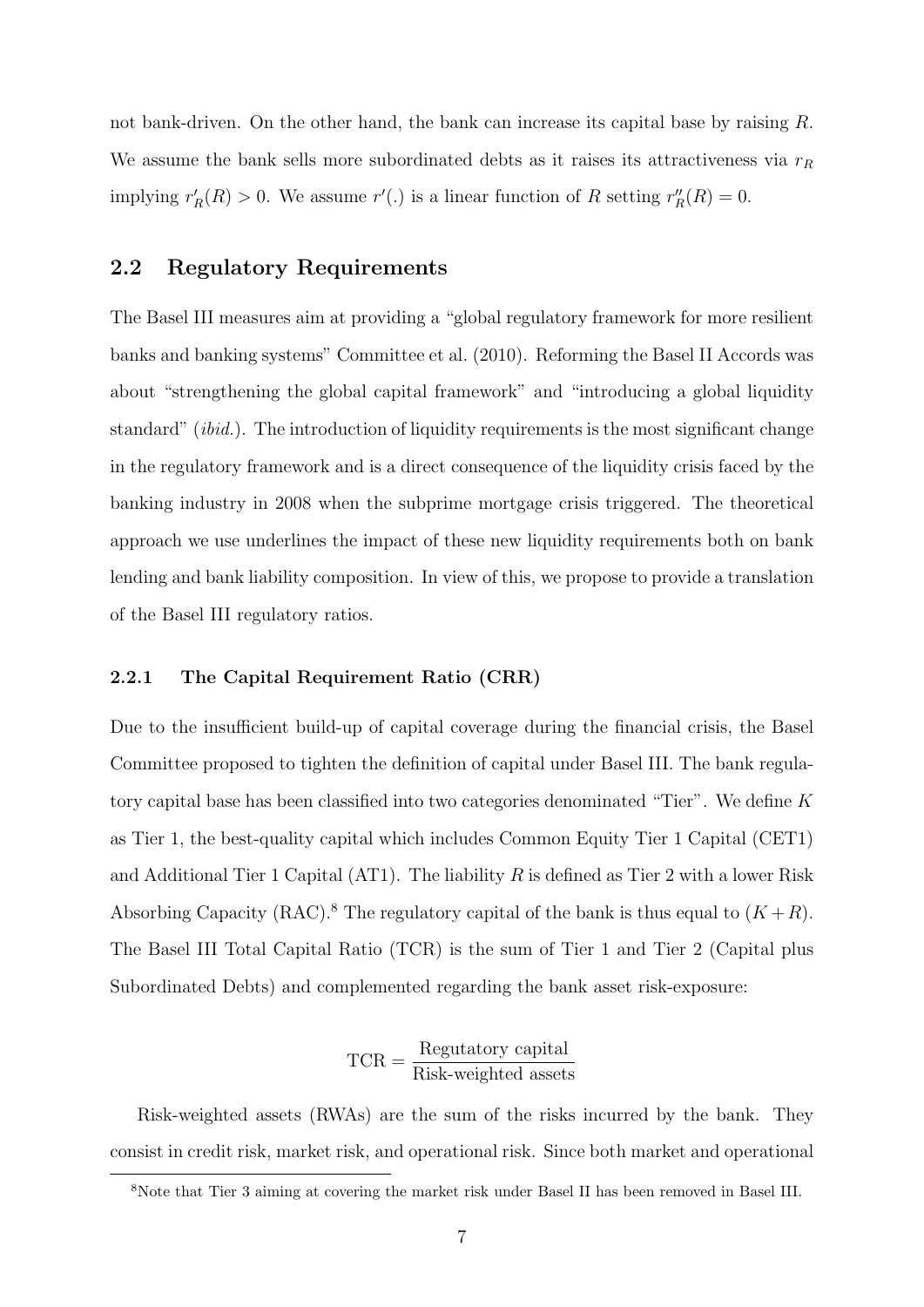risk are nil in our model, the TCR can be rewritten as follows:

$$
(1) \tCRR = \frac{(K+R)}{\theta L}
$$

CRR defines the total amount of capital available to the bank to cover the credit risk and corresponds to the Basel III Total Capital Ratio. The CRR we propose differs from the capital ratio standard developed by Takatoshi & SASAKI (1998) to the extent that we introduce the parameter  $\theta$ . However, the two regulatory ratios are similar for  $\theta = 1$ .<sup>9</sup> The credit risk  $\theta L$  is a positive linear function of L and is measured in units of currency as it is the case for the Value-at-Risk (VaR) which is used to assess RWAs under Basel II and Basel III. This metric is consistent with the underlying logic of VaR "which is a lower tail percentile for the distribution of profit and loss (P&L)" (Berkowitz & O'Brien, 2002). All things being equal, the higher the aggregate risk related to banks' lending activity, the higher the credit risk. Similarly, the higher the volume of loans bought by the bank, the higher the credit risk.<sup>10</sup> This phenomenon complies with Samuelson's "fallacy of large numbers" (Samuelson, 1963) since the "maximum loss" increases.

#### 2.2.2 The Liquidity Requirement Ratio (LRR)

In addition to strengthening the global capital framework, the Basel Committee designed a new liquidity framework as the banking sector failed to enter the financial crisis with adequate liquidity buffers. More specifically, the Basel Committee emphasised on the need for a better liquidity risk management and published in 2008 "Principles for Sound Liquidity Risk Management and Supervision" which has been complemented by the introduction of two minimum liquidity regulatory standards under "Basel III: International framework for liquidity risk measurement, standards and monitoring" in 2010. While the LCR is designed to improve the short-term resilience of the banking sector to meeting liquidity obligations for 30 days, the NSFR requires to meet funding obligations under a time horizon of one year and is designed to promote sustainable sources of funding when

<sup>&</sup>lt;sup>9</sup>Takatoshi & SASAKI (1998) add the term *fukumi* to the book value of shareholders' equity which is equivalent to mark-to-market valuation.

<sup>&</sup>lt;sup>10</sup>If the aggregate risk for loans was nil, the VaR would equal zero and thus  $\theta = 0$ . The market risk is nil in the model as the bank buys risk-free bonds which is equivalent to a zero VaR within the Basel framework.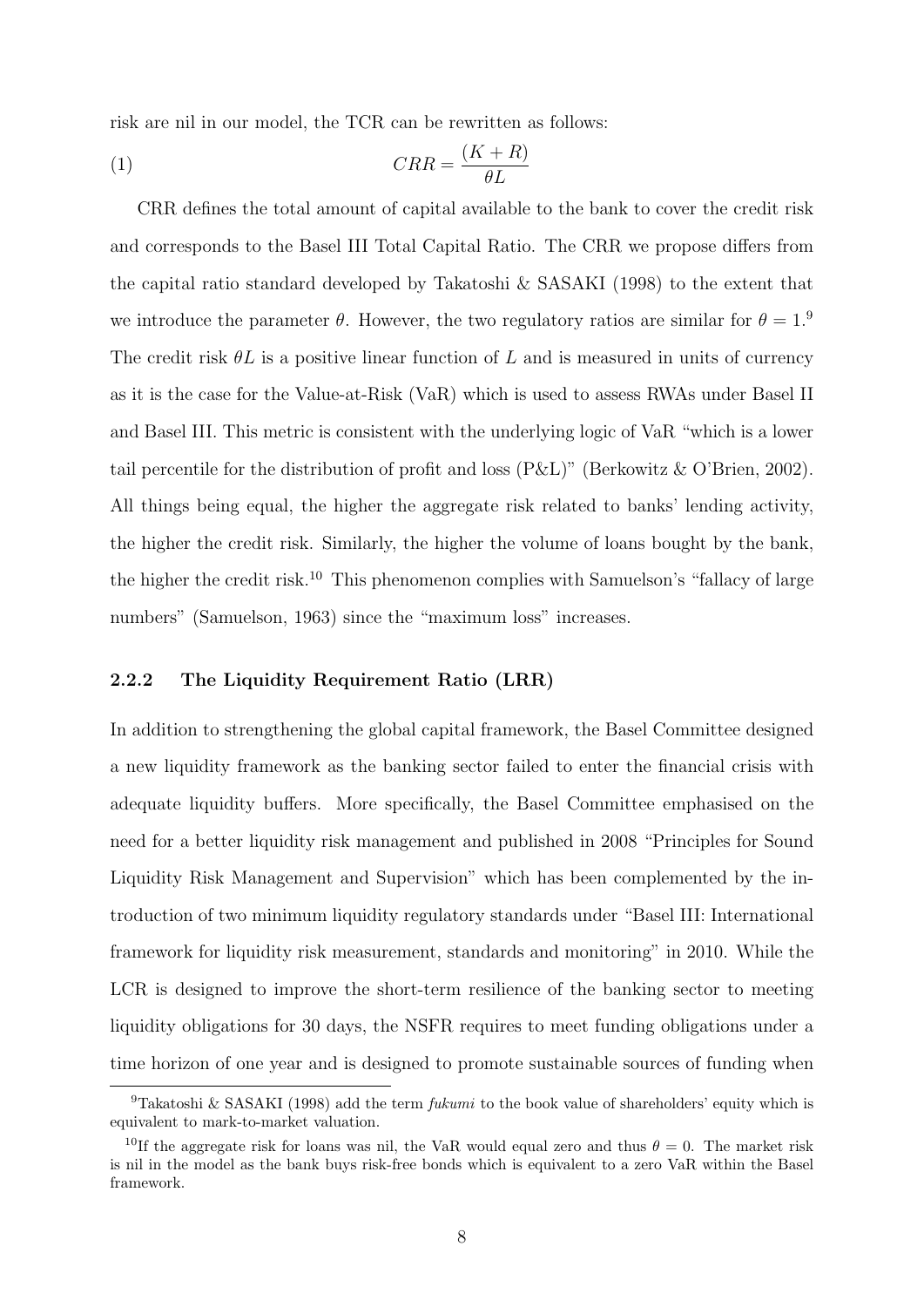banks perform maturity transformation activities such as credit origination. We choose to model a liquidity ratio close to the NSFR as "Maturity transformation performed by banks is a crucial part of financial intermediation that contributes to efficient resource allocation and credit creation." on Banking Supervision (2014). Moreover, Stable Funding Requirements (SFRs) are an effective tool to address the build-up of excessive funding risk structure of the banking sector as documented in EBA (2015). We contribute to this emerging literature by modeling a funding requirement ratio close to the NSFR in order to assess to what extent the adoption of this ratio modifies the funding risk structure of the bank and thus ensures the primary goal of financial stability as set under Basel III. "The NSFR is defined as the amount of available stable funding relative [AASF] to the amount of required stable funding [RASF]. This ratio should be equal to at least 100 % on an on-going basis. "Available stable funding" is defined as the portion of capital and liabilities expected to be reliable over the time horizon considered by the NSFR, which extends to one year. The amount of stable funding required is function of the liquidity characteristics and residual maturities of the various assets held by the bank as well as those of its off-balance sheet (OBS) exposures" on Banking Supervision (2014).

The liabilities taken into account to assess the available stable funding (ASF) are weighted using an ASF factor which is between 100 % (e.g. for Tier 1 liabilities and Tier 2 liabilities with a maturity above one year) and 0 %. Symmetrically, the assets taken into account to assess the required stable funding (RSF) are weighted using an RSF factor which is between 0  $\%$  (e.g. for central bank reserves and risk free securities) and 100  $\%$ e.g. for "all assets that are encumbered for a period of one year or more" (BIS, 2014). The NSFR can thus be defined as follows:

$$
NSFR = \sum_{i} \frac{L_i \times ASF_i}{A_i \times RSF_i}
$$

Where:  $L_i$  is the total amount of liabilities which belongs to the category i receiving an ASF factor of  $ASF_i$ , and  $A_i$  is the total amount of assets belonging to the category i receiving an ASF factor of  $RSF_i$ . Based on this definition, we can write the equivalent of the NSFR ratio in our model. Both  $K$  (Tier 1) and  $R$  (Tier 2) receive an ASF factor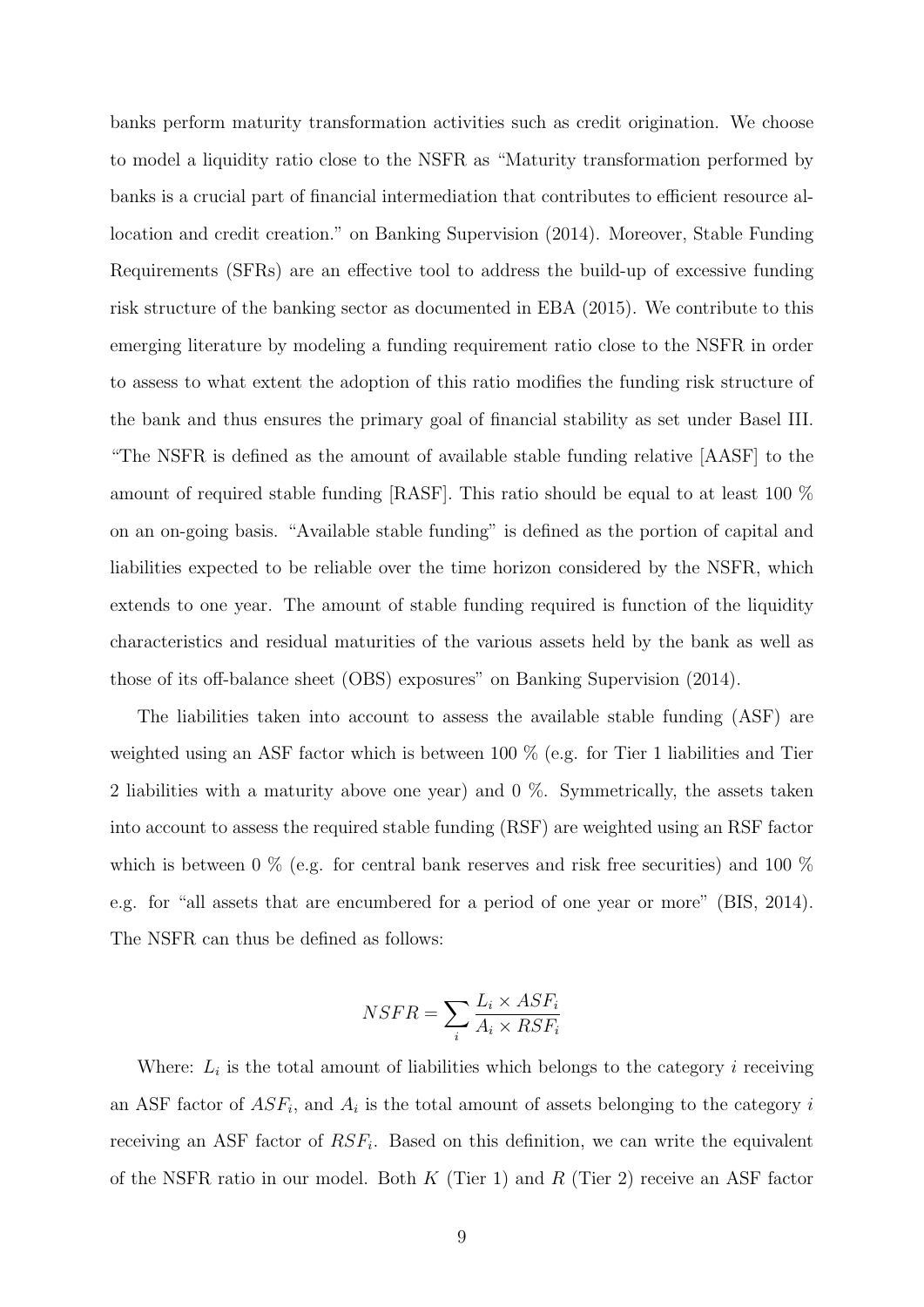of 100 %. Deposits which are composed of term and non-maturity customer deposits receive and ASF factor of 95 % or 90 % under the Basel III framework. For the sake of simplicity we also consider an ASF factor of 100  $\%$  for D. As a consequence,  $AASF$ equals  $(K + R + D)$  in the model. RASF induced by the banking activity are related to each asset held by the bank. Since the market risk is nil for the government bonds  $B$ , they receive a 0% RSF-factor. Loans have a credit risk parameter equals to  $\theta$ . Following the Basel III principle that the higher the risk, the higher the RSF factor we assume that loans L receive a RSF factor of  $\theta$ . The assets with the highest VAR also have a high level of required stable funding: such as the unencumbered residential mortgages (65 % RSF factor) and the other unencumbered performing loans  $(85\%$  RSF factor).<sup>11</sup> This symmetry is respected in our model where the credit risk is set equal to the requirement amount of stable funding for loans.

Applying the former NSFR formula to the model, we obtain the following liquidity requirement ratio:

$$
LRR = \frac{(K \times 1) + (R \times 1) + (D \times 1)}{(L \times \theta) + (B \times 0)}
$$

LRR measures the total amount of available funding (total capital plus deposits) the bank disposes of to cover the funding risk induced by the credit activity and can be rewritten as follows:

(2) 
$$
LRR = \frac{(K + R + D)}{\theta L} = CRR + \frac{D}{\theta L}
$$

Note that CRR and LRR are not orthogonal by construction and modify the funding choice structure of the bank: a rise in  $CRR$  implies a rise in  $LRR$  while a rise in  $LRR$ does not necessarily entail a rise in  $CRR$ . More specifically, raising R increases both  $CRR$ and LRR while increasing D only improves LRR. Thus, the bank incurs an opportunity cost to raise D at the expense of R. Although these two regulatory ratios are designed to fulfill two separate objectives and thus should be considered as complements, we should be carefull to observe they do not entail potential sources of distortion hampering the

 $11$ on Banking Supervision (2014)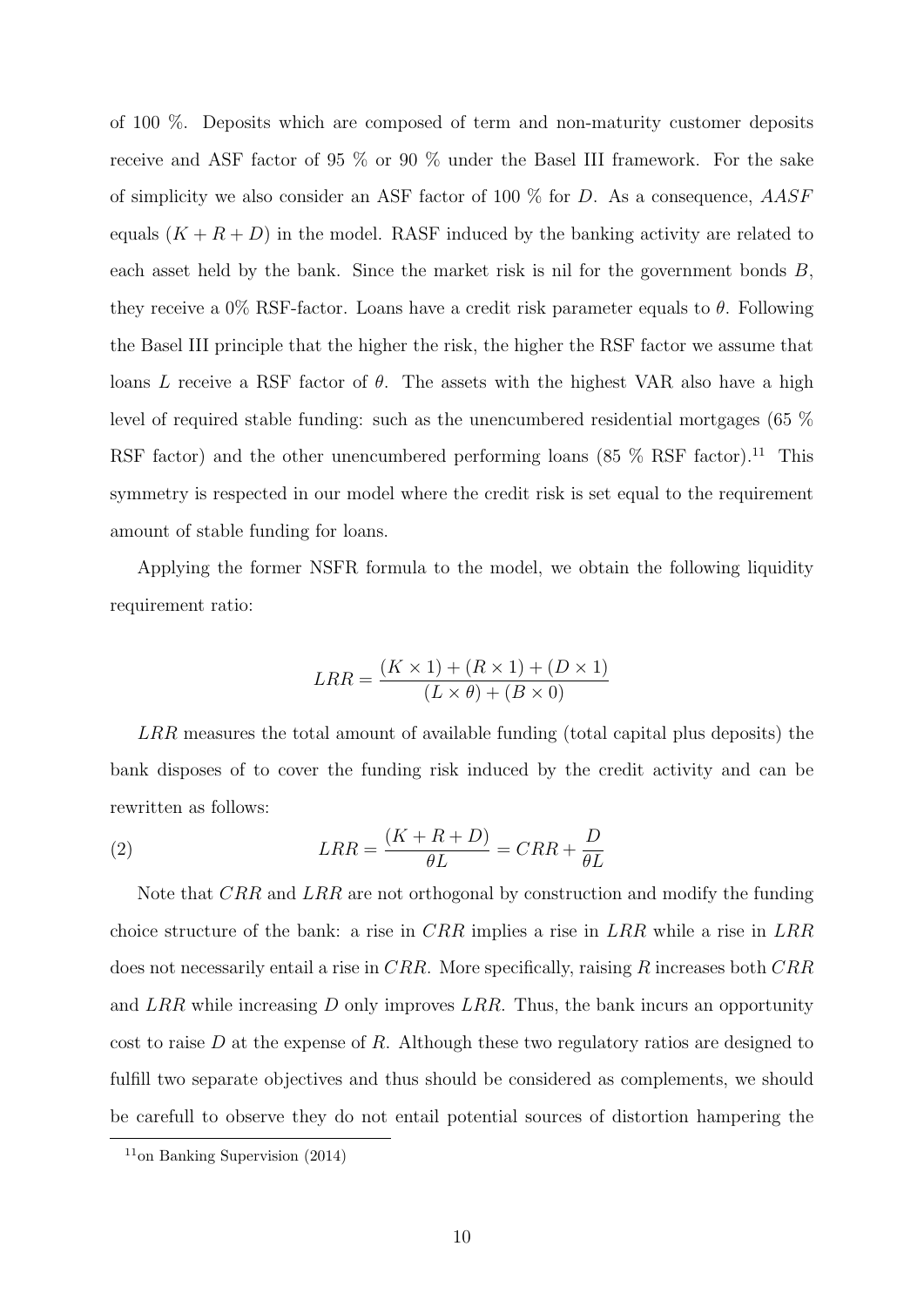primary goal of financial stability set by Prudential Authorities.

#### 2.3 Bank Behaviour under a Regulatory Regime  $\dot{a}$  la Basel III

To analyse the behaviour of the banking firm under Basel III, we consider a representative bank seeking to maximise its profits under a capital and liquidity constrained environment. The constraints the regulatory authorities implement take the form of incentives and specifically ratios the bank is expected to comply with. These ratios are central to the bank decision process since the bank use them as indicators of profitability. Takatoshi & SASAKI (1998) assume that "the cost of the [regulatory capital] ratio is reduced as the ratio increases while its rate of change is diminished or constant;  $(C' < 0, C'' \ge 0)$ . It means that banks with a low [regulatory capital] ratio can improve profit more by raising the ratio than banks with a high [regulatory capital] ratio" (Takatoshi & SASAKI (1998), p.15). We define L and R among the bank decision variables of the profit maximisation problem as in Takatoshi & SASAKI (1998). However, deposits D becomes central within our bank decision problem because the NSFR is designed to give incentives to the bank to fund its business activities with stable sources of funding such as customer deposits: " The second objective is to promote resilience over a longer time horizon by creating additional incentives for a bank to fund its activities with more stable sources of funding on an ongoing structural basis. The Net Stable Funding Ratio (NSFR) has a time horizon of one year and has been developed to provide a sustainable maturity structure of assets and liabilities " on Banking Supervision (2014). As a result, we define the deposit endogeneization of our bank decision problem as regulatory-induced. To picture the importance of collecting deposits, we set the following assumptions on customer deposits:  $r'_D(D) > 0$  and  $r''_D(D) = 0$ , meaning the bank raises more customer deposits when increasing its return.

We define the profits of the bank, denoted  $\Pi$  as the sum of its revenues on credit and market activity net of the costs on capital, subordinated debts, deposits and net of the costs induced by the regulation. Increasing the volume of loans bought is costly  $C_L' > 0$ as the regulatory ratios of the bank are lower reducing thus its ability to cover capital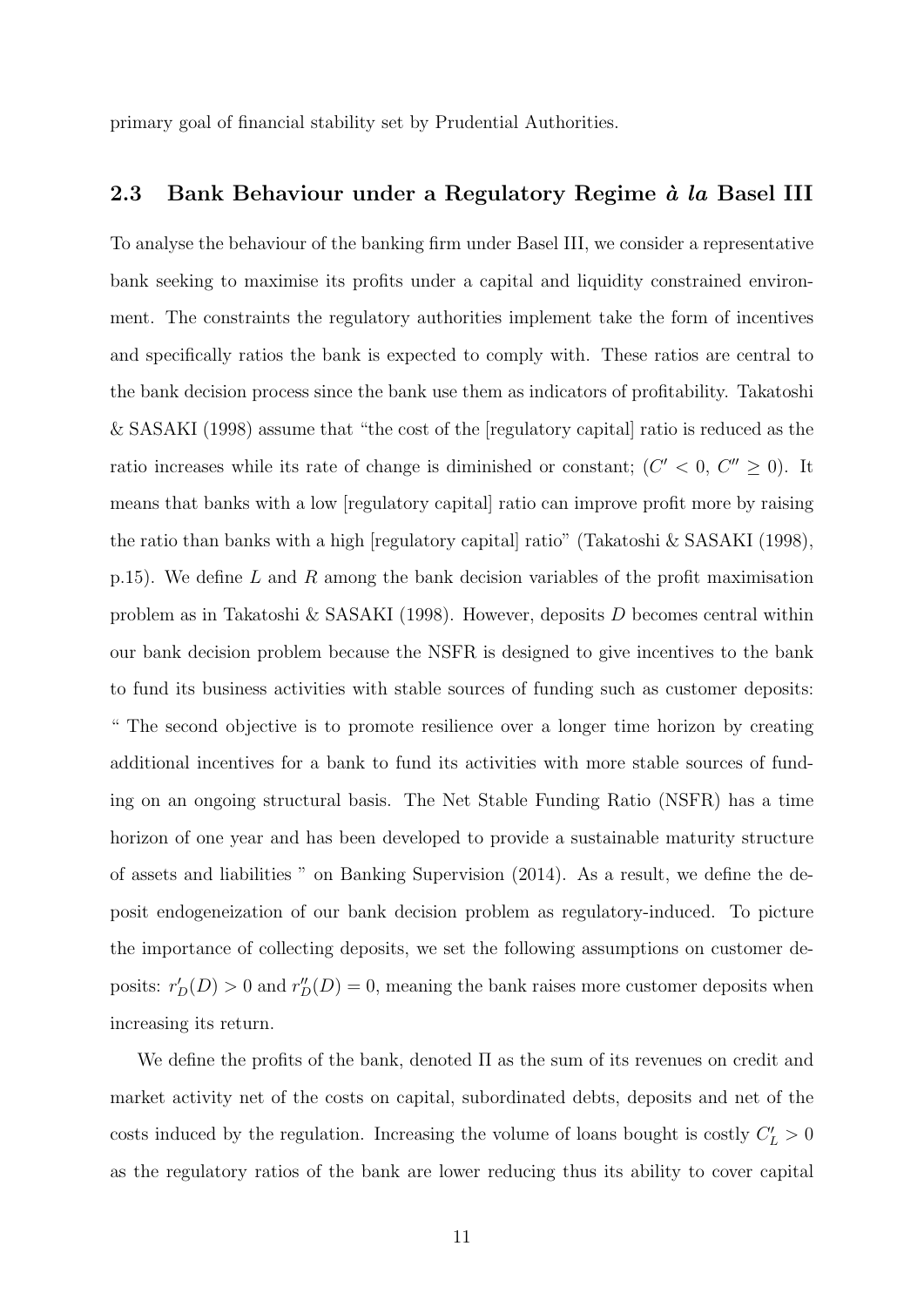and liquidity losses ceteris paribus. On the other hand, rising the volume of subordinated debts and deposits decreases the costs  $C_R' < 0$  and  $C_D' < 0$  as the ratios of the bank are higher increasing thus its RACs:

$$
\Pi = r_L(L).L + r_B.B - r_K.K - r_R(R).R - r_D(D).D - C(L, R, D)
$$

#### 2.3.1 Properties of the Cost Function

The cost function  $C(L, R, D)$  measures the restriction and opportunity costs a bank may incur for its activity.<sup>12</sup> We consider that a bank with low capital and liquidity ratios incurs an opportunity cost not expanding its business activities as "Deposits are used to fund loans and other earning assets" Spierdijk et al. (2017). On the other hand, high ratios are a signal for good bank business opportunities and the bank is thus able to improve its profitability. The cost function  $C(L, R, D)$  also measures the management costs related to the intermediation activity of the bank. In particular, the bank incurs a structural funding liquidity risk when funding illiquid assets with liquid liabilities as the banking sector experienced during the  $2008$  financial crisis.<sup>13</sup> The quality of the management of the liquidity funding risk can be assessed through the banking Asset and Liability Management (ALM) activity which plays a prominent role under Basel III as the NSFR is designed to limit the over-reliance on short-term wholesale funding.<sup>14</sup> Thus, we are able to measure the efficacy of the liquidity regulation through the cost function  $C(L, R, D)$ . In more details, a high qualitative liquidity regulation should promote an efficient banking ALM which minimises the funding liquidity risk the bank bears and limit the incentive to increase the liquidity gap.

Assuming the capital and liquidity regulation impacts linearly the profitability of the

<sup>12</sup>A bank satisfying no regulatory standard incurs restriction costs as regulatory authorities monitor certain credit activities of the bank.

<sup>&</sup>lt;sup>13</sup>The funding liquidity risk the bank is willing to bear is different from the aggregate credit risk it takes on its loan portfolio. We define the funding liquidity risk as the inability of the bank "to meet its obligations as they fall due" (on Banking Supervision, 2014).

<sup>&</sup>lt;sup>14</sup>The ALM activity covers other types of risk which turned out to be significant in banking crises. For example, the Saving and Loans Crisis (S&Ls) the US banking sector experienced at the end of the 80s was related to the mismanagement of the repricing gap of the banking sector.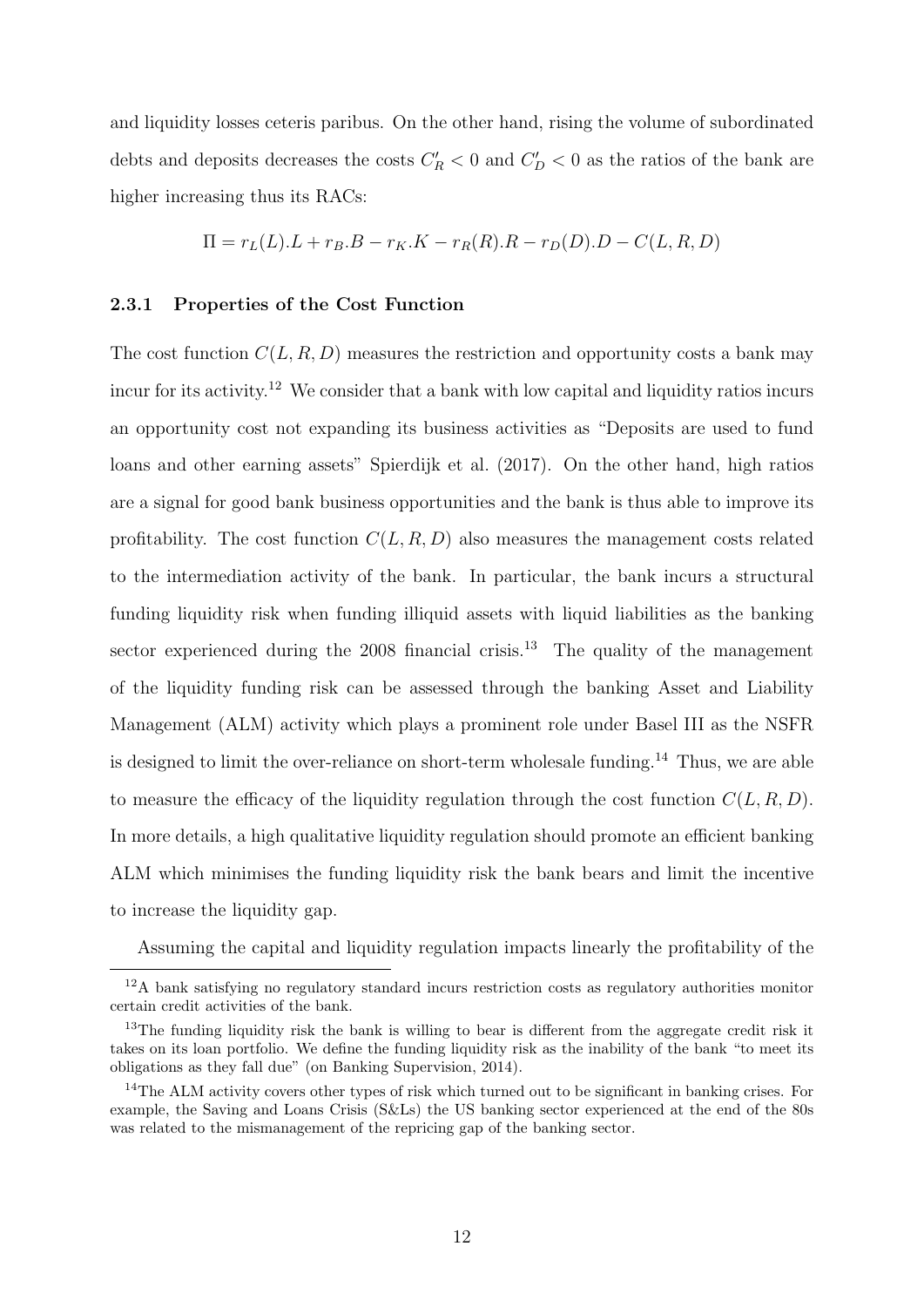bank:

(3) 
$$
C(L, R, D) = \gamma - (\alpha \cdot CRR(L, R) + \beta \cdot LRR(L, R, D))
$$

where  $\gamma > 0$ ,  $\alpha > 0$ , and  $\beta > 0$  such as  $C(L, R, D) > 0$ .

We substitute  $CRR(L, R)$  and  $LRR(L, R, D)$  by the values of the ratios:

$$
C(L, R, D) = \gamma - \left(\alpha \cdot \frac{(K+R)}{\theta L} + \beta \cdot \frac{(K+R+D)}{\theta L}\right);
$$

and rearrange the equation:

$$
C(L, R, D) = \gamma - \left( (\alpha + \beta) \cdot \frac{(K + R)}{\theta L} + \beta \cdot \frac{D}{\theta L} \right);
$$

we obtain the following cost function functional form:

(4) 
$$
C(L, R, D) = \gamma - \left( (\alpha + \beta) \cdot CRR(L, R) + \beta \cdot \frac{D}{\theta L} \right).
$$

We see that increasing CRR diminishes the cost by  $(\alpha + \beta)$  while increasing LRR only decreases the cost by  $\beta$ . Thus, the bank has an incentive to sell R at the expense of D meaning that the liability structure of the bank remains capital driven under a regulatory environment capital and liquidity constrained.

#### 2.3.2 The Bank Profit Maximisation Problem

We reduce the optimisation problem of the bank as an ALM problem in order to assess the impact of the banking regulation on bank lending and the bank liability structure composition:

$$
\max_{L,R,D} \Pi = r_L(L).L + r_B.B - r_K.K - r_R(R).R - r_D(D).D - C(L, R, D)
$$
  
s.t.  $L + B = K + R + D$ 

Solving this profit-maximisation problem with the Lagrangian method gives the following first-order economic conditions:

(5) 
$$
r_L(L) - r_R(R) = C'_L + C'_R - (r'_L(L) \cdot L - r'_R(R) \cdot R),
$$

(6) 
$$
r_R(R) - r_D(D) = C'_D - C'_R + r'_D(D) \cdot D - r'_R(R) \cdot R
$$
,

(7) 
$$
K + R + D - (L + B) = 0.
$$

Eq.5 means that the difference between the loan and subordinated debt rate - the Net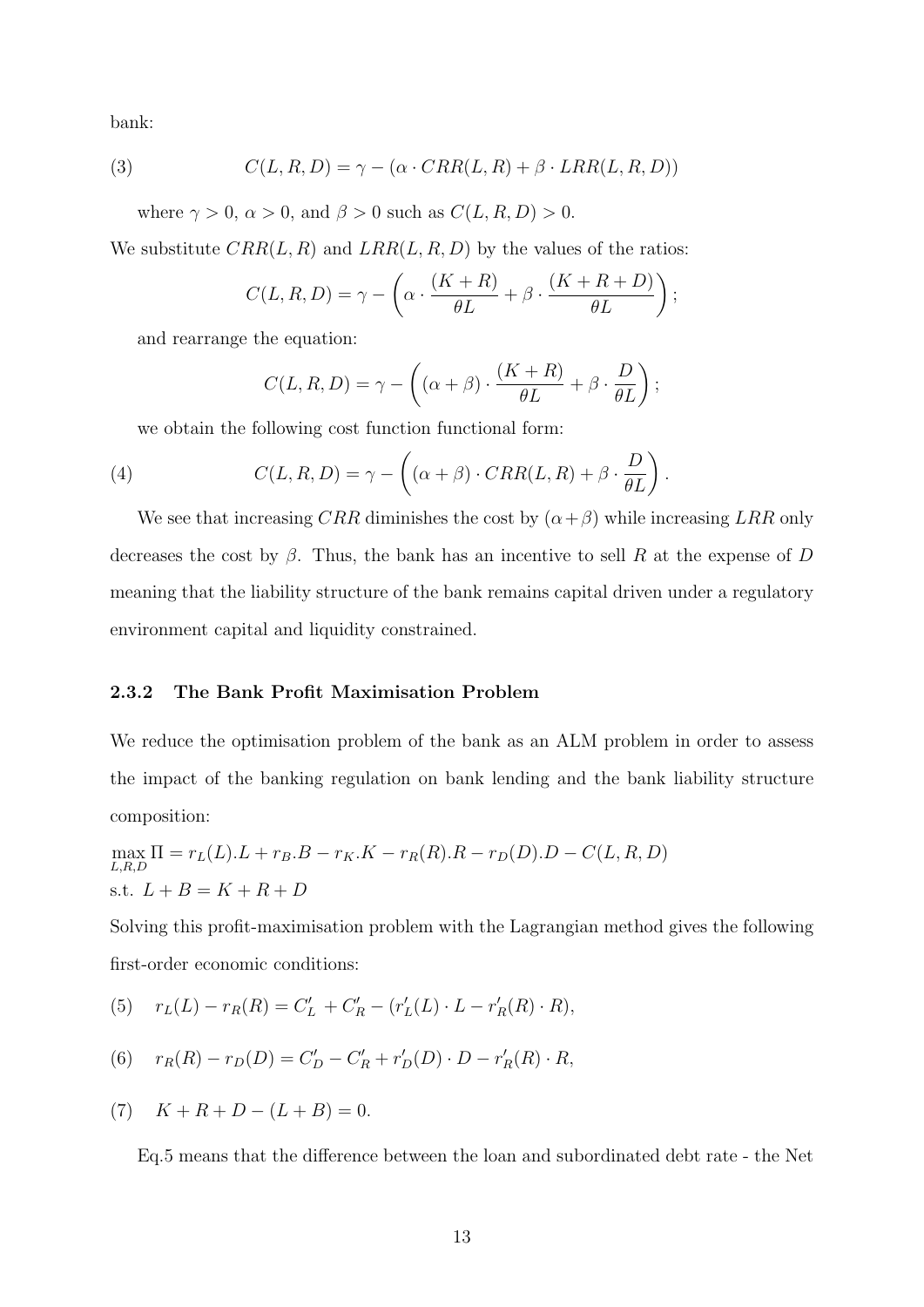Interest Margin (NIM) - equals the sum of the marginal regulatory costs on loans and subordinated debts  $(C'_{L} + C'_{R})$  net of the marginal profit derived from the intermediation activity  $(r'_{L}(L)\cdot L-r'_{R}(R)\cdot R)$ . Rising the portfolio of loans bought L entails an increase in the NIM  $(r_L(L) - r_R(R))$  as managing a higher illiquid portfolio of loans is costly. Other things being equal, the bank has to pay a higher price  $(C'_{L} - r'_{L})$  for its ALM.

Eq.6 states that the funding arbitrage of the bank - the difference between the subordinated debt and deposit rate - equals the marginal regulatory cost difference between deposits and subordinated debts plus the marginal market funding cost on these same liability components. Assuming the funding arbitrage is positive, the bank has an incentive to raise deposits  $D$  at the expense of subordinated debts  $R$ . However, selling more deposits is costly at the margin. Thus, the bank issues deposits to the extent that the marginal cost of issuing deposits equals the marginal cost of issuing subordinated debt. The implementation of the additional liquidity ratio LRR shows that the bank funding arbitrage is both capital and deposit driven while it is only capital driven under a regulatory environment capital constrained such as Basel I and Basel II.<sup>15</sup>

Eq.7 simply refers to the balance-sheet equilibrium constraint.

We assume  $d\theta = 0$  which means that the bank implements the right screening mechanism and is thus able to perfectly assess the credit risk of the borrower in the short-run. The bank is unable to raise  $K$  to the extent that it remains investor-driven and is thus considered exogenous in the model setting  $dK = 0$ . We obtain the following elasticities by totally differentiating Eq.5 and Eq.6 :

(8) 
$$
dL = \frac{\delta_2 \cdot dR + \delta_3 \cdot dD}{\delta_1};
$$

$$
(9) \quad dD = \frac{\delta_4 \cdot dL + \delta_5 \cdot dR}{\delta_6};
$$

where,

$$
\delta_1 = 2 \cdot r'_L(L) + \frac{2}{\theta L^3} \cdot ((\alpha + \beta) \cdot (K + R) + \beta \cdot D) - \frac{1}{\theta L^2} \cdot (\alpha + \beta),
$$

<sup>15</sup>For further details, see Appendix A.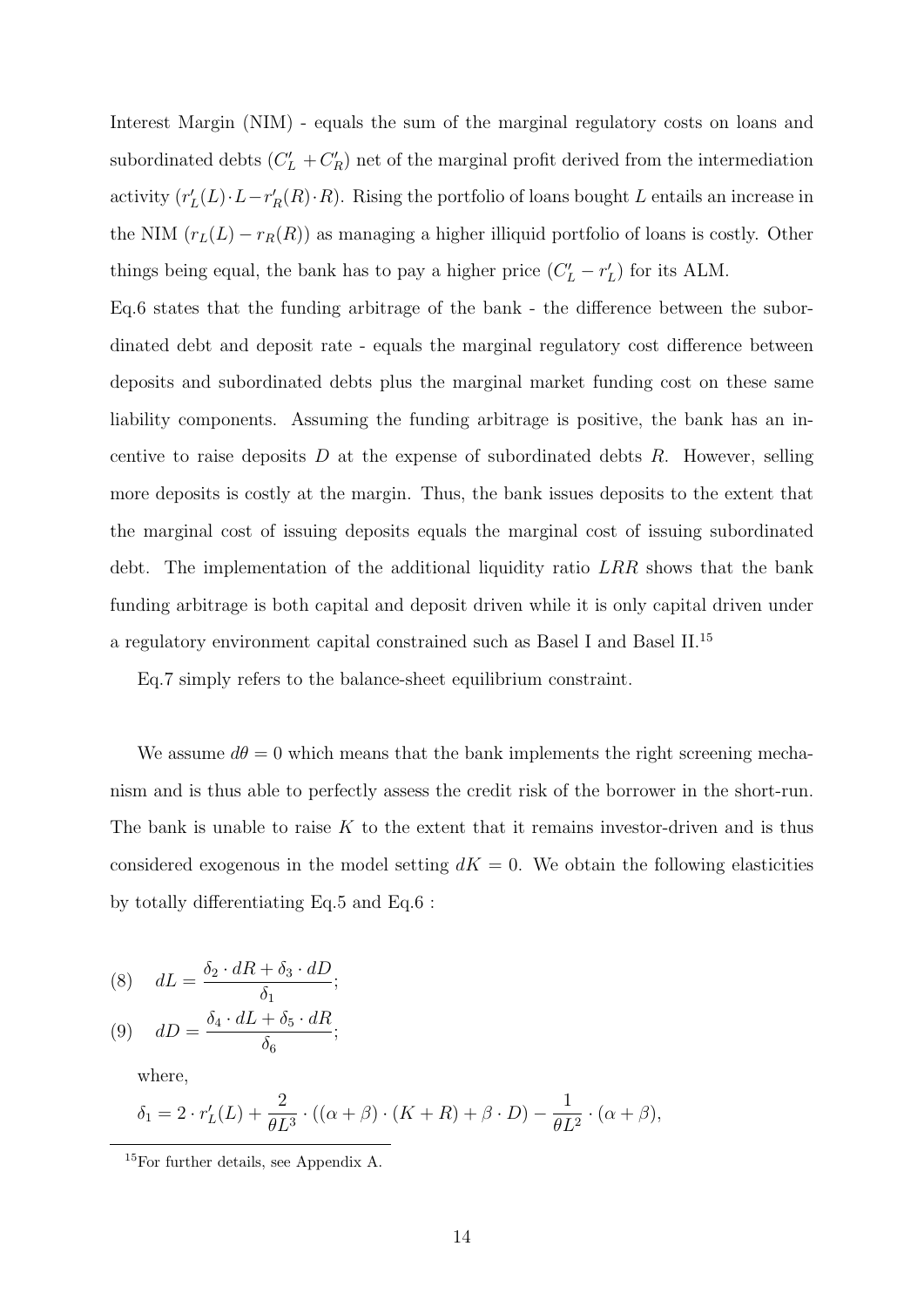$$
\delta_2 = 2 \cdot r'_R(R) + \frac{1}{\theta L^2} \cdot (\alpha + \beta),
$$
  
\n
$$
\delta_3 = \frac{1}{\theta L^2} \cdot \beta,
$$
  
\n
$$
\delta_4 = \frac{1}{\theta L^2} \cdot \alpha,
$$
  
\n
$$
\delta_5 = 2 \cdot r'_R(R),
$$
  
\n
$$
\delta_6 = 2 \cdot r'_D(D).
$$

$$
(10)\ \ \frac{dL}{dR} = \frac{\delta_2 + \frac{\delta_3 \cdot \delta_5}{\delta_6}}{\delta_1 - \frac{\delta_3 \cdot \delta_4}{\delta_6}};
$$

(11) 
$$
\frac{dD}{dR} = \frac{\frac{\delta_2 \cdot \delta_4}{\delta_1} + \delta_5}{\delta_6 - \frac{\delta_4 \cdot \delta_3}{\delta_1}}.
$$

Totally differentiating Eq.5 and Eq.6 shows two important results. First, based on the cost function we define in Eq.3 and Eq.4, the second derivative of the cost function to  $\int \frac{\partial^2 C}{\partial L^2}$  $\partial L^2$  $\setminus$ is negative meaning that the marginal cost of raising loans  $L$  is a decreasing function of that asset. Thus, the opportunity cost of raising loans decreases as the stock of loans of the bank grows. Second, the cross-effects between loans and subordinated debts  $\left(\frac{\partial^2 C}{\partial R \partial L}\right)$  and between loans and deposits  $\left(\frac{\partial^2 C}{\partial D \partial L}\right)$ are positive. This result shows that increasing the amount of subordinated debts  $R$  or deposits  $D$  at the margin is not enough to cover the increasing cost of raising loans L. A bank upsizing its balance-sheet through the selling of subordinated debts  $R$  or deposits  $D$  creates an additional regulatory cost that must be compensated by a net marginal product of loans over the liabilities baking the new assets. Similarly, a bank downsizing decreases the cost related to the regulatory framework but lead to a shortfall in the net interest margin.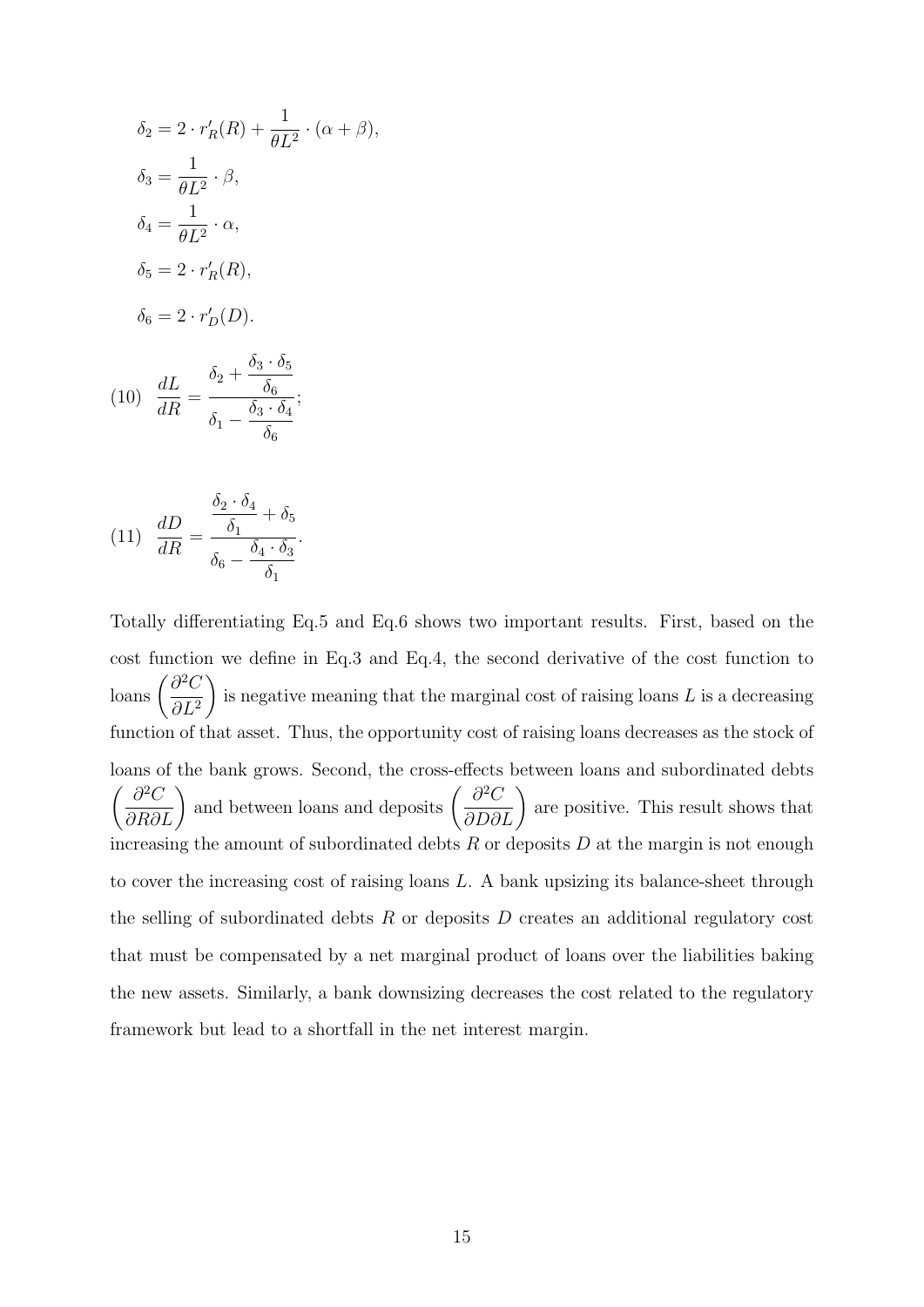## 3 Conclusion

The insufficient build-up of capital and liquidity buffers of the banking sector prior to the 2008 financial crisis has raised the rationale for implementing the regulatory regime Basel III. The novel aspect of this banking regulation is introducing liquidity requirements aiming at counteracting the massive liquidity disruptions experienced by the banking sector during the 2008 financial crisis. In this paper, we propose to draw a micro-founded analysis of bank behaviour subject to capital and liquidity regulatory constraints in order to raise the key implications of this type of regulation on both bank lending and bank liability composition. To our knowledge, this is the first paper presenting a theoretical approach of bank behaviour under a regulatory regime  $\dot{a}$  la Basel III. Based on Takatoshi & SASAKI (1998), we define the liquidity constraint as a ratio the bank is expected to comply with in addition to the capital ratio. We also propose to enhance the definition of the capital ratio the authors introduced in their model by including the credit risk parameter which models the risk-based regulatory capital approaches implemented under Basel II and Basel III. Evidence contained in this paper show that enforcing sustainable bank liquidity management conduct via the introduction of liquidity ratios gives a prominent role to the design of the ratios and rules Regulatory Authorities define in order to achieve its objective. We show that the liquidity funding ratio NSFR is not orthogonal to the risk-based capital ratios implemented under Basel III. These ratios could be interpreted as partial substitutes and not complements because the liquidity ratio includes a portion of capital significant to the determination of the capital regulatory ratios. As a result, the primary goal of financial stability could not be achieved to the extent that the instruments implemented by Regulatory Authorities may produce sources of distortions. We also show that the structure of the bank liability composition remains capital driven under a capital and liquidity regulatory environment likely due to the incentive of the bank to raise subordinated debt at the expense of customer deposits. Thus, we question whether implementing new regulatory rules such as liquidity requirements allow Regulatory Authorities to achieve its goal and shed some light on strategies they could adopt in order to achieve its objective.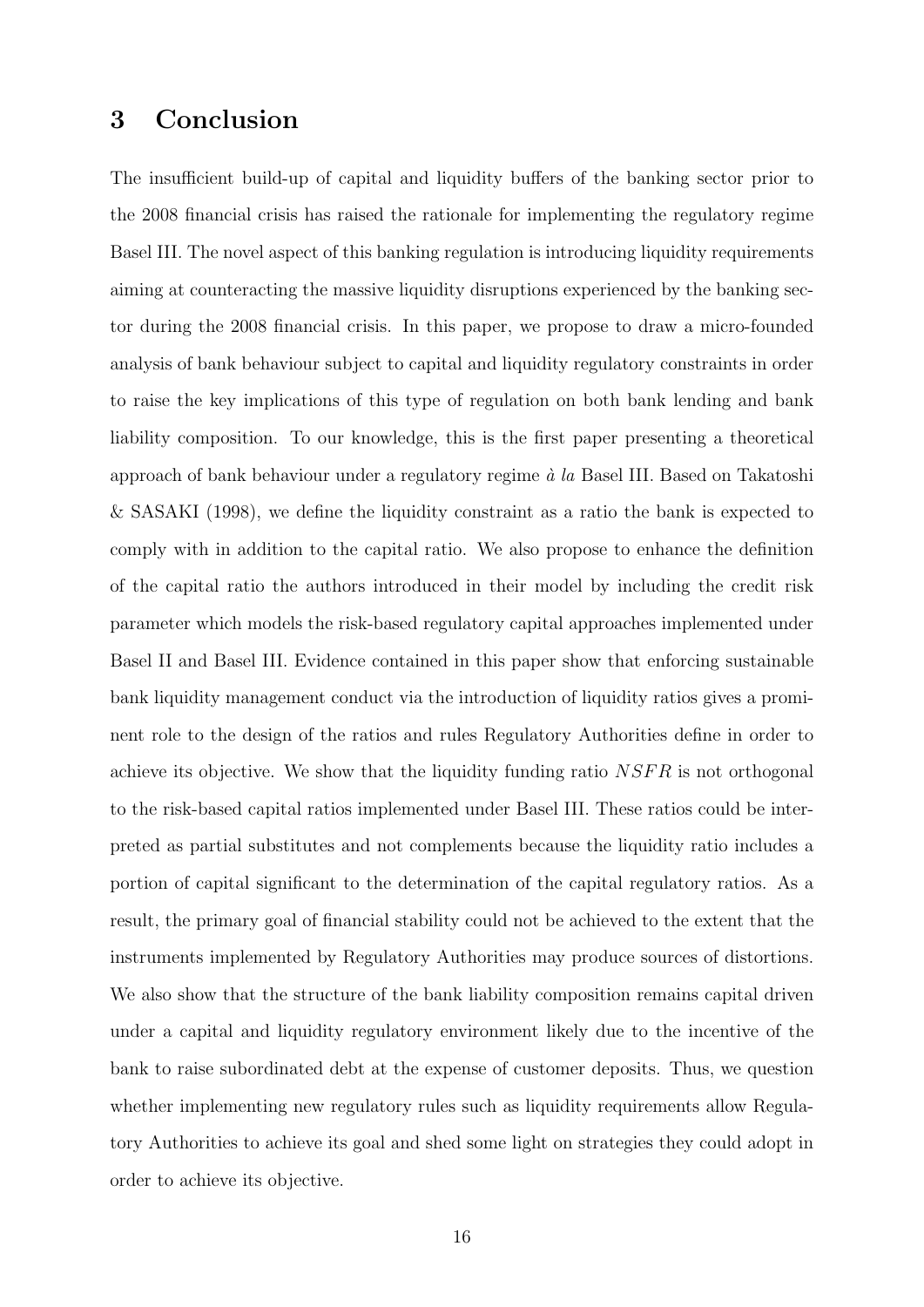## References

- Berkowitz, J., & O'Brien, J. (2002). How accurate are value-at-risk models at commercial banks? The journal of finance,  $57(3)$ , 1093-1111.
- Bonner, C. (2016). Preferential regulatory treatment and banks' demand for government bonds. Journal of Money, Credit and Banking, 48 (6), 1195–1221.
- Cohen, B. H., & Scatigna, M. (2016). Banks and capital requirements: channels of adjustment. Journal of Banking  $\mathcal C$  Finance, 69, S56–S69.
- Committee, B., et al. (2010). Basel iii: A global regulatory framework for more resilient banks and banking systems. Basel Committee on Banking Supervision, Basel.
- Cosimano, T. F., & Hakura, D. (2011). Bank behavior in response to Basel III: A cross-country analysis.
- Covas, F., & Driscoll, J. (2014). Bank liquidity and capital regulation in general equilibrium.
- EBA. (2015). Eba report on on net stable funding requirements under article 510 of the crr (Tech. Rep.). Author.
- Freixas, X., & Rochet, J.-C. (2008). Microeconomics of banking (2. ed ed.). Cambridge, Mass.: MIT Press. (OCLC: 255956849)
- Gobat, J., Yanase, M., & Maloney, J. F. (2014). The Net Stable Funding Ratio: Impact and Issues for Consideration.
- Jackson, P., Furfine, C., Groeneveld, H., Hancock, D., Jones, D., Perraudin, W., ... Yoneyama, M. (1999). *Capital requirements and bank behaviour: the impact of the* Basle Accord (No. 1). Bank for International Settlements Basel.
- King, M. R. (2013, November). The Basel III Net Stable Funding Ratio and bank net interest margins. Journal of Banking & Finance,  $37(11)$ ,  $4144-4156$ . Retrieved 2018-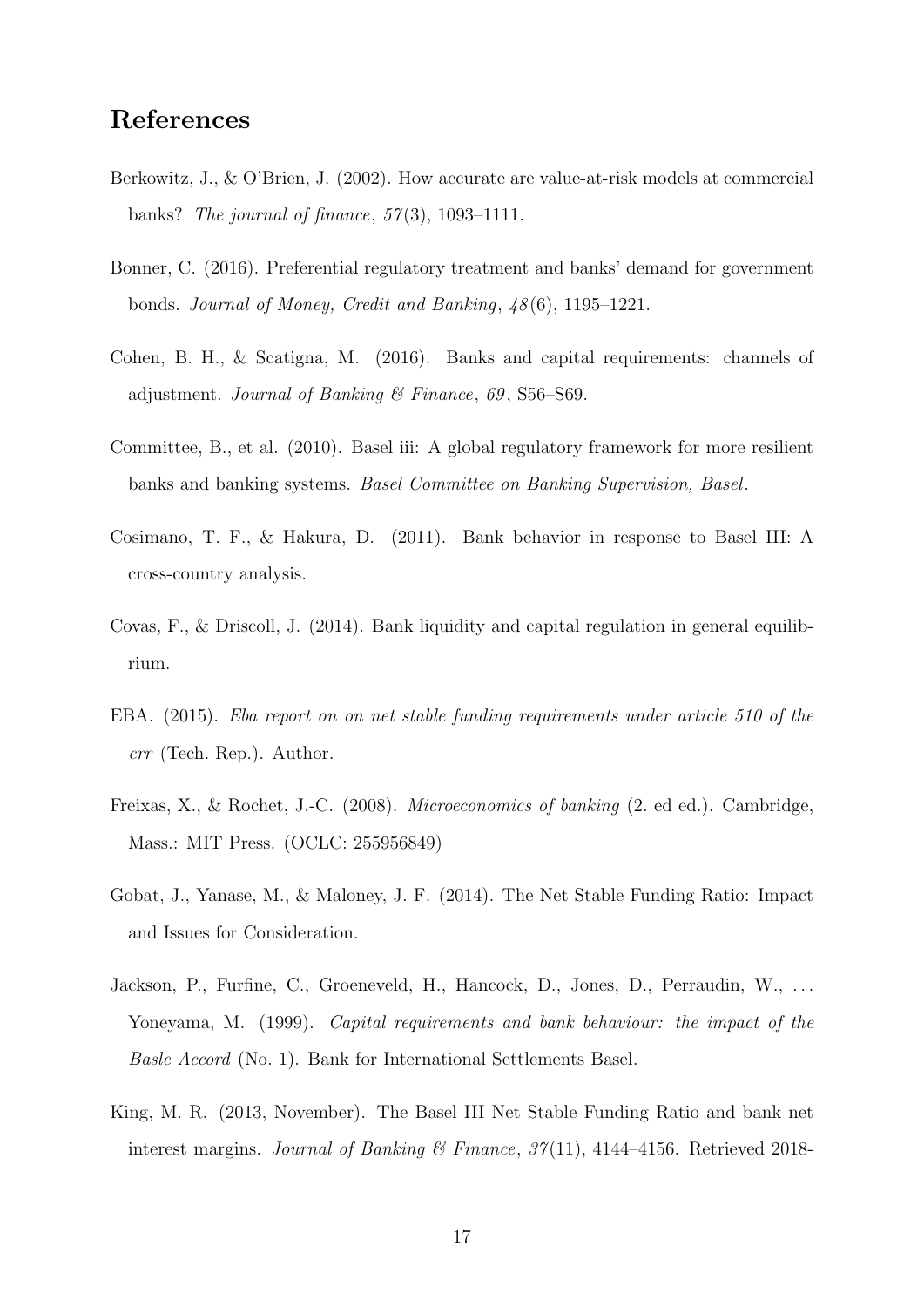01-22, from http://linkinghub.elsevier.com/retrieve/pii/S0378426613002872 doi: 10.1016/j.jbankfin.2013.07.017

- on Banking Supervision, B. C. (Ed.). (2014). Basel III: the net stable funding ratio: consultative document ; issued for comment by 11 April 2014 (Jan. 2014 ed.). Basel: Bank for Internat. Settlements. (OCLC: 931528019)
- on Banking Supervision, B. C. (Ed.). (2016). Literature review on integration of regulatory capital and liquidity instruments (No. 30). Basel: Bank for International Settlements. (OCLC: 952327528)
- Samuelson, P. A. (1963). Risk and uncertainty: A fallacy of large numbers.
- Spierdijk, L., Shaffer, S., & Considine, T. (2017, December). How do banks adjust to changing input prices? A dynamic analysis of U.S. commercial banks before and after the crisis. Journal of Banking & Finance, 85, 1–14. Retrieved 2018-03-30, from http://linkinghub.elsevier.com/retrieve/pii/S037842661730170X doi: 10.1016/j.jbankfin.2017.07.012
- Takatoshi, I., & SASAKI, Y. N. (1998). Impact of the basel capital accord on japanese banks' behavior (Tech. Rep.). NBER Working Paper.
- Walter, S. (2011). Basel iii: Stronger banks and a more resilient financial system. In Conference on basel iii, financial stability institute, basel (Vol. 6).